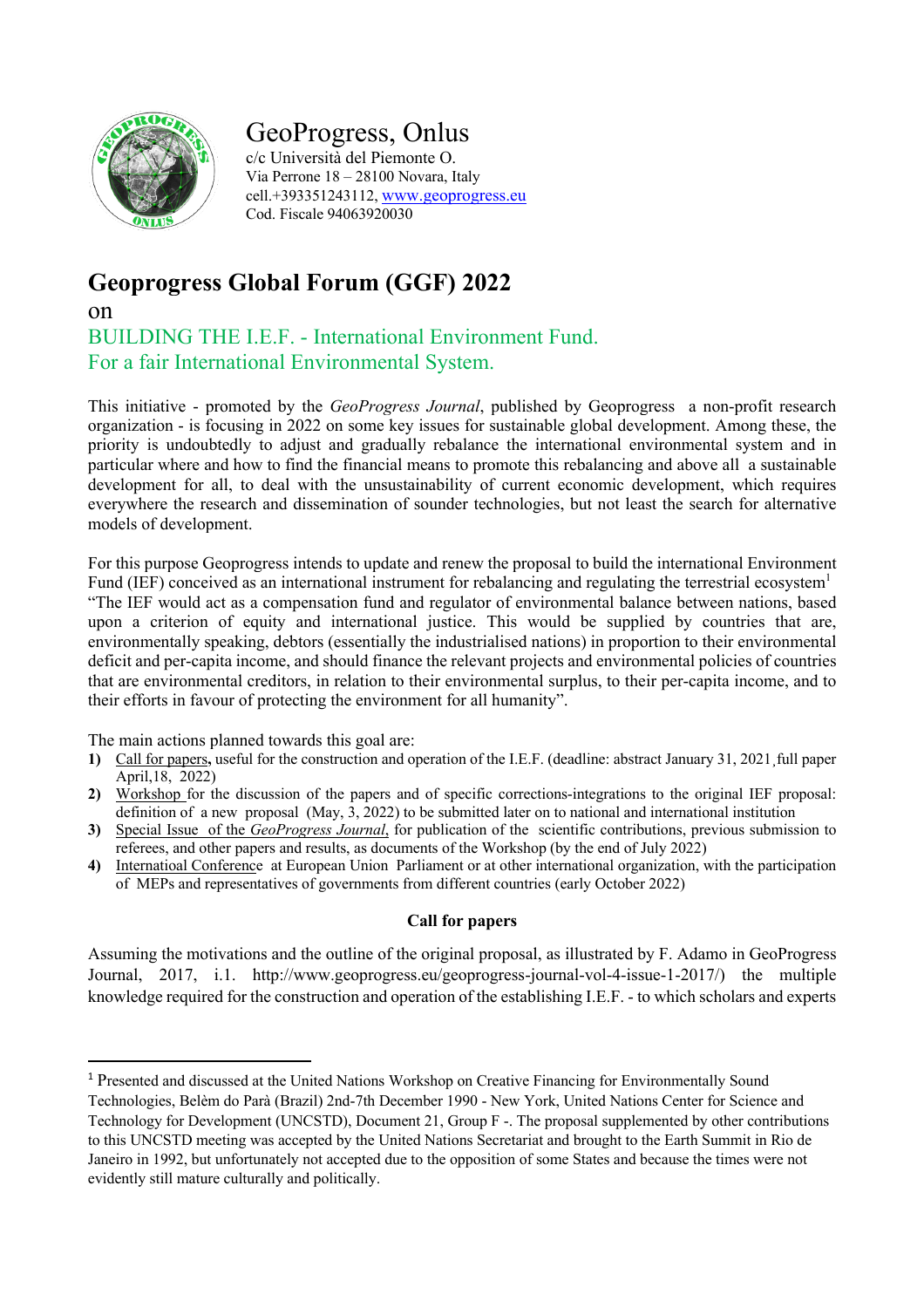from various disciplines (from natural sciences to statistics, economics and finance, geography and la) are invited to contribute - should allow to obtain in particular:

1) an updated definition of the countries that are environmentally debtors and creditors, which should no longer be limited to CO2 emissions alone (an indicator that remains fundamental and whose acceptance would already be an important step forward): the emissions corresponding to the difference between imports and exports of tangible goods should be added. Particularly useful and appreciated would be papers on setting up the criteria for the distinction of countries and the amount of their respective environmental debts or credits, for the conversion of environmental debt into financial debt or in an annual amount of money to be paid to the IEF, for establish the maximum amount available from the IEF for the financing of projects for the protection and improvement of the natural environment, and projects for sustainable local development, for each creditor country; define virtuous behavior by debtor countries (for example emission reduction thresholds, reforestations) worthy of prizes that further incentivize them to improve their ecological conditions.

2) illustration and critical analysis of the current financial mechanisms used by the ecologically debtor countries to accomplish their financial engagements in favor of our common environment, the amount of these engagements; the definition of which of the current known mechanisms and of other possible new ones are consistent with the ethic assumptions of the IEF and could be used as revenues to feed the International Environment Fund (IEF) by each type of country according to its socio-economic conditions. The mechanisms suggested in the original proposal of the IEF and others in use or that are believed to be suggested are the subject of analysis. Of the financial mechanisms in use it would be useful to know in which countries they are used and the amount of annual revenue that derives from them.

2) illustration and critical analysis of the current financial mechanisms used by the ecologically debtor countries to accomplish their financial engagements in favor of our common environment, the amount of these engagements; the definition of which of the current known mechanisms and of other possible new ones are consistent with the ethic assumptions of the IEF and could be used as revenues to feed the International Environment Fund (IEF) by each type of country according to its socio-economic conditions. The mechanisms suggested in the original proposal of the  $IEF<sup>2</sup>$  and others in use or that are believed to be suggested are the

<sup>&</sup>lt;sup>2</sup> "For the immediate constitution of the I.E.F., it is proposed to use: 1. the funds pledged to the "Global Environmental" Facility" (GEF) and the two funds managed by the same GEF 2. the sources arising from the mechanisms of debt conversion: firstly, of the debt conversion into a multilateral institution, but also the bilateral public loans. The management of these funds should be entrusted immediately to the I.E.F. 3. part of public aid or, better still, the equivalent of its possible increase. The part we propose to use immediately for the I.E.F. could be equal to 0.25% of the Gross National Product (G.N.P.) of the developed countries; if these countries finally decide to keep their promises, and to rapidly bring their aid up to a minimum of 0.70% of the G.N.P., as required by the same Development Aid Committee of the O.E.C.D. 4. private donations which could be stimulated by international investment in ecobonds, launched by the United Nations with the collaboration of Non-Government Organisations (NGOs) Revenues should then be represented under the following headings: A) voluntary private contributions, such as direct donations and the possibility in rich countries of deducting a small tax-free amount from profits and personal income; B) rent and royalties, paid by rich states and private companies (such as biochemical and pharmaceutical industries): respectively for the concessions of use of vast regions of tropical rain forests - to be conceived as biological (and climatic) "mines" and water supplies, and to be cared for as scientific parks - for research purposes, for the gathering of natural substances and the economic exploitation of research results. C) part of the revenue from individual states, generated by the eco-tax, an indirect tax which is gradually making headway in industrialised countries (at least in some of them) and which is under discussion in the European Parliament. The eco-taxes should concern the consumption of the following categories of goods: C.1) noxious products (eliminable and non-eliminable), taxation to be restricted, for the moment, to fossil and other fuels (carbon tax), and to some heavy metals (such as cadmium); C.2) goods which are under-priced by the market and do not reflect the physical scarcity of non-renewable natural resources used in their manufacture, such as certain rare minerals (for which the taxable sum should be shared between the fund and the producing country); C.3) goods which are under-priced with reference to the physical quantity of the renewable natural resources employed (for example, the extension of occupied soils); for the moment we could cite some agricultural products typical of tropical countries (or even a product prevailingly exported by developing countries) and in particular products for which trade terms have deteriorated (e.g. coffee, cocoa, leather, cotton, etc.) and whose demand is not very elastic; C.4) goods produced in rich countries with the aid of customs duties and states subsidies, to the detriment of the economies of poor countries and the environment; in particular, this proposal of a swing away from economic protectionism towards nature protection, might concern some of the products over which …. the W.T.O. still finds obstacles, and help to get the situation moving. Evidently the sum payable to the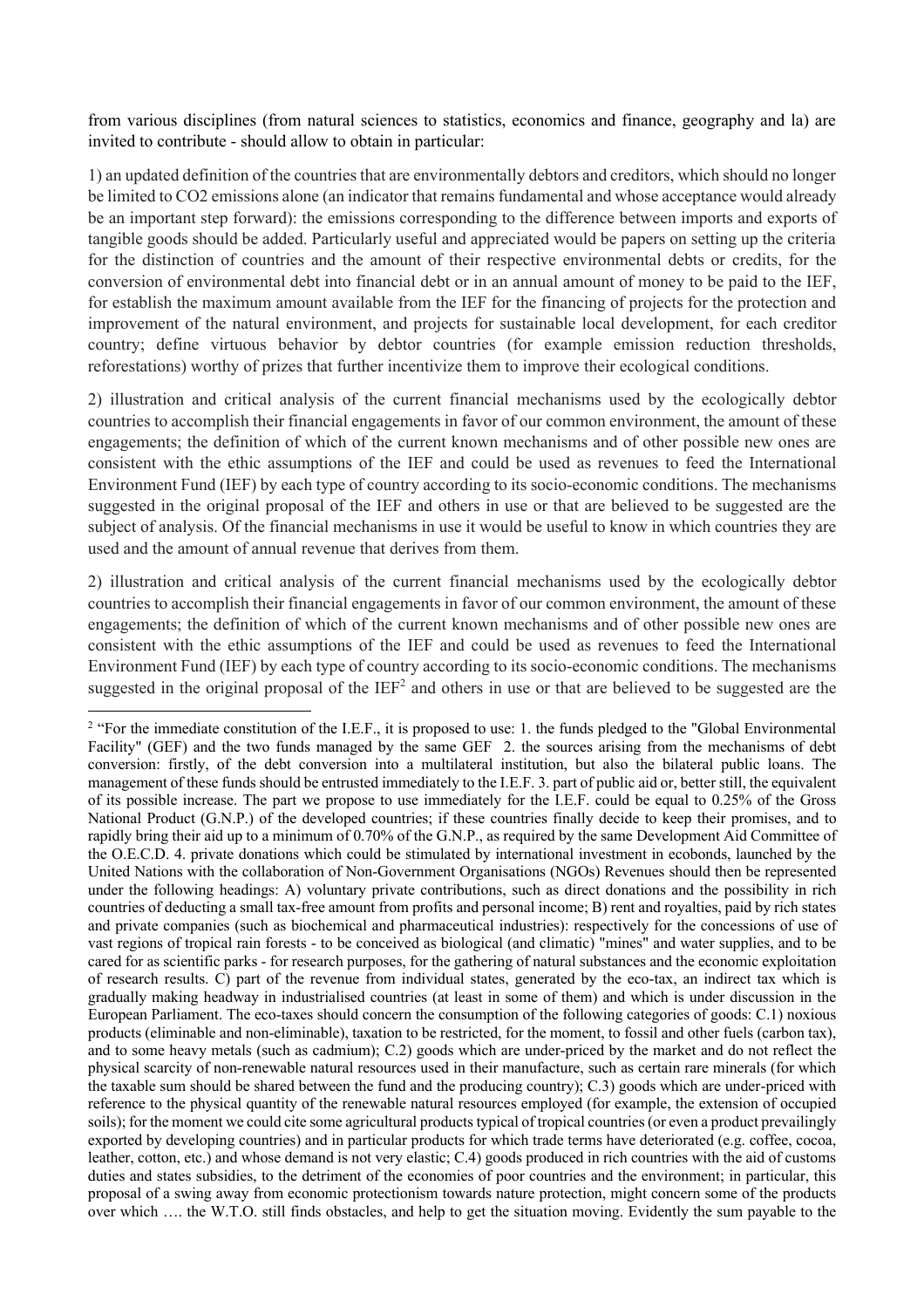subject of analysis. Of the financial mechanisms in use it would be useful to know in which countries they are used and the amount of annual revenue that derives from them.

3) the redefinition of the **organization and administration of the Fund**, of the priorities of environmental problems and therefore: of the actions to be financed in the ecologically creditor countries, on projects presented by public and private or mixed subjects of the country concerned or in partnership or by international bodies; of the monitoring system; <sup>3</sup>

Geoprogress invites scholars and experts of various disciplines to send a paper to  $info@geoprogress.eu$  to contribute in some measure and way to the aforementioned objectives and / or develop related themes, with the following deadlines:

**by January 31, 2022** - **Abstract** (title and about 100 test words) **of a** s**cientific paper:** state- ofthe-art research papers, original and quantitative studies that provide knowledge for the construction or operation of the IEF and anyway contribute to develop connected themes. These should be used as integration of the new IEF proposal and submitted to referees for publication as articles in a Special issue of the *GeoProgress Journal on "Finance for a fair and healthy international environment system"*

**by April 18, 2022 - Full text** of this scientific paper**,** to be used to illustrate some theme only recalled or hinted at in the IEF proposal, necessarily concise, and submitted to referees for publication in a Special issue of the *GeoProgress Journal* (max 16 pages in word, Times New Roman, 12').

**or/and**

 **A short paper** to suggest corrections-integrations to the original IEF proposal (max 5 pages in word Times New Roman,12'),

I.E.F. differs according to each type of product taxed and to the category of each country. With regard to the muchdiscussed carbon tax (Pearce, 1989a; Brown, 1990), I.E.F. debtors should be those countries with a net per capita emission of carbon that exceeds one ton per annum. Their payments, in proportion to quantities in excess of these limits, could be defined with reference to the rough cost of reforestation which would, in theory, allow the absorption of a corresponding quantity of carbon-dioxide" (Adamo, *op.cit.* in the text).

<sup>3</sup> **Outgoings** are represented by various forms of financing, the distribution of which is based upon criteria which can be inferred from proposals for revenues and, besides a sense of fairness, also take into account the policies practised by environmental creditor countries. The following financial supports should not be neglected: I) public and private companies' projects: tax relief on loans and export guarantees, respectively for various forms of investment directly in the sector of sustainable technologies (better still if through international joint ventures) and for the transfer of such technologies; II) projects and programmes of governments of said states, of international bodies and of NGOs: for research into sustainable technologies, the environment in its geographical aspects and in its relationship to development; for research into preventive measures and environmental recovery, for the diffusion of sustainable technologies, training programmes and projects of sustainable development. III) transfer to tropical countries of rents and royalties for pluvial forests destined to be scientific parks and transfer in any case of yearly loans (obtained from the carbon tax) proportional to the environmental benefits coming from reduction in deforestation (taking 1991 as a basis). The above would represent such a financial flow as to discourage alternative uses. Its assessment would imply an appropriate geographical classification of forest regions, as we have to keep into account the different "marginal opportunity costs" (Warford, 1989; Pearce, 1989b). IV) loans at special rates to states and extra funds to firms for the reconversion, diversification and economic development of those countries that will be subject to economic loss due to environmental policies of industrialised countries and also due to the implementation of the above proposals. The latter can only be carried out gradually. (*ibidem*)